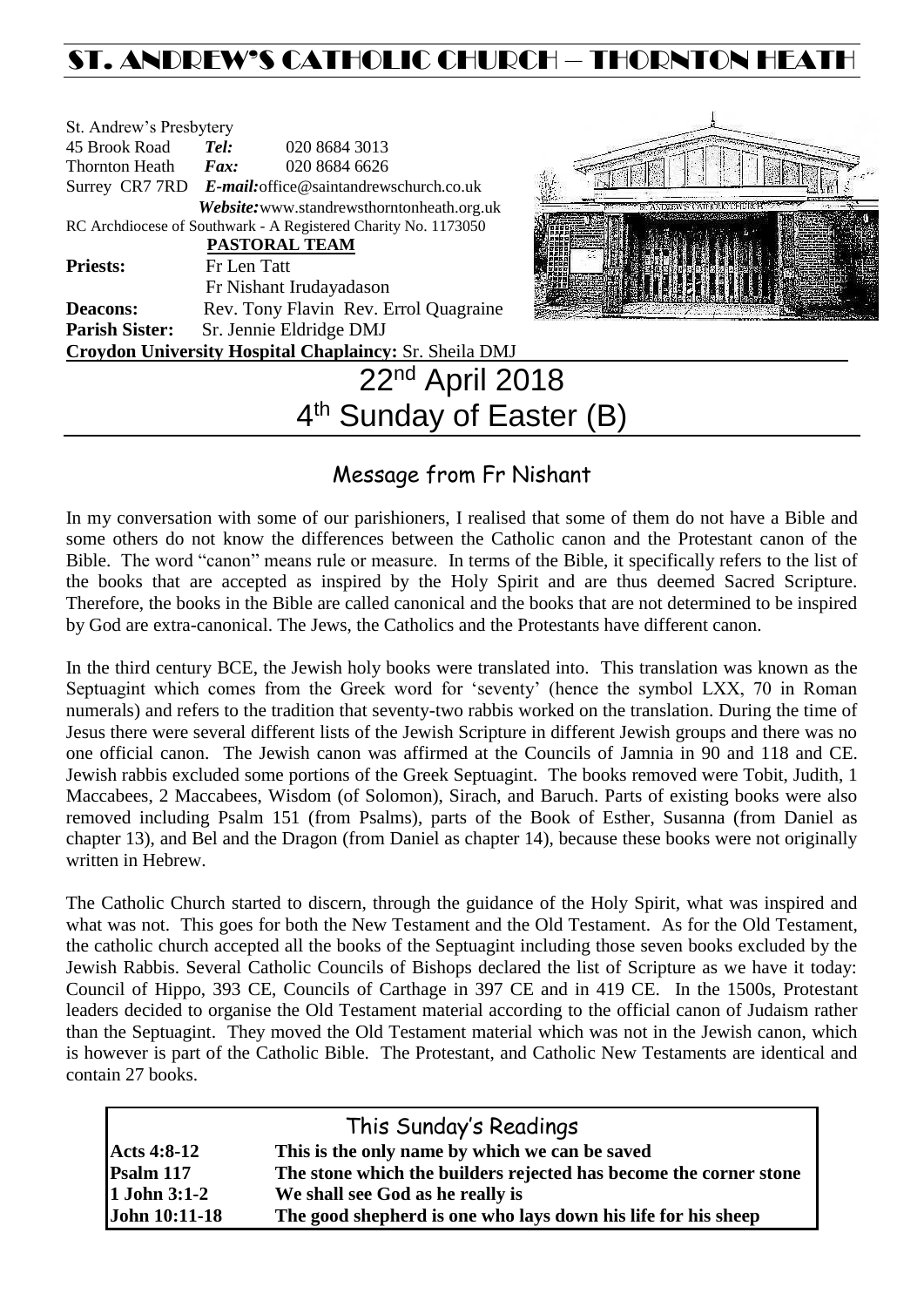# Diary for the Week

| Sunday 22 <sup>nd</sup> April    |                    | 6.00pm (Saturday) First Mass of Sunday | Special Intention                |
|----------------------------------|--------------------|----------------------------------------|----------------------------------|
| $4th$ Sunday of Easter           |                    |                                        |                                  |
| (B)                              | 9.30am             | <b>Newcomers Mass</b>                  | Parishioners                     |
|                                  | 11.30am            | <b>Mass</b>                            | Cathy Giraud RIP (Anniv)         |
| World Day of Prayer for          | 4.00pm             | <b>Confirmation Session</b>            |                                  |
| <b>Vocations</b>                 | 5.00pm             | <b>Rosary</b>                          |                                  |
|                                  | $5.15 - 5.45$ pm   | <b>Exposition and Benediction</b>      |                                  |
|                                  | 6.00 <sub>pm</sub> | Mass                                   | <b>Holy Souls</b>                |
|                                  | $7.00 - 9.00$ pm   | <b>Charismatic Prayer Group</b>        |                                  |
| Monday 23rd April                | 7.30am             | <b>Mass</b>                            | Josie Leonard RIP                |
| St George                        | 10.00am            | Mass                                   | Eileen Groggin RP                |
| Acts 11:1-18                     | $7.00 - 8.00$ pm   | <b>Parish Surgery</b>                  |                                  |
| Jn 10:1-10                       | $7.00 - 8.00$ pm   | <b>Exposition and Adoration</b>        |                                  |
| Tuesday 24 <sup>th</sup> April   | 7.30am             | <b>Mass</b>                            | J. Okoroafor                     |
| Acts 11:19-26                    | 10.00am            | Mass                                   | Ann McConnell                    |
| Jn 10: 22-30                     |                    |                                        |                                  |
|                                  |                    |                                        |                                  |
| Wednesday 25 <sup>th</sup> April | 7.30am             | Mass                                   | Marie Hurtin                     |
| <b>St Mark</b>                   | 10.00am            | Mass                                   | Virginia & Valentine Athayde RIP |
| 1 Peter 5:5-14                   | 2.00 <sub>pm</sub> | <b>Active Retirement Group</b>         |                                  |
| Mk 16:15-20                      | 6.00pm             | <b>Lectio Divina Group (hall)</b>      |                                  |
|                                  | 7.30pm             | <b>Legion of Mary (hall)</b>           |                                  |
| Thursday 26 <sup>th</sup> April  | 7.30am             | Mass                                   | Paul Etuka RIP                   |
| Acts 13:13-25                    | 10.00am            | <b>Funeral Mass</b>                    | Mrs Irene Smith RIP              |
| Jn 13:16-20                      | 7.00pm             | <b>Faith Talk (hall)</b>               |                                  |
|                                  |                    |                                        |                                  |
| Friday 27 <sup>th</sup> April    | 7.30am             | Mass                                   | <b>Holy Souls</b>                |
| Acts 13:26-33                    | 10.00am            | Mass                                   | <b>Gillian Patient RIP</b>       |
| $Jn$ 14:1-6                      |                    |                                        |                                  |
|                                  |                    |                                        |                                  |
| Saturday 28 <sup>th</sup> April  | 9.30am             | Mass                                   | <b>Holy Souls</b>                |
| <b>St Peter Chanel</b>           | $9.50 - 11.15$ am  | <b>First Holy Communion</b>            |                                  |
| Acts 13:44-52                    | $10.00 - 10.30$ am | <b>Confessions</b>                     |                                  |
| Jn 14:7-14                       | $5.00 - 5.30$ pm   | <b>Confessions</b>                     |                                  |
|                                  | 6.00 <sub>pm</sub> | <b>First Mass of Sunday</b>            | Geoffrey Burnes RIP              |
|                                  |                    |                                        |                                  |
| Sunday 29 <sup>th</sup> April    | 9.30am             | <b>Mass</b>                            | Parishioners                     |
| 5 <sup>th</sup> Sunday of Easter | 11.30am            | <b>Mass</b>                            | <b>Holy Souls</b>                |
| (B)                              | 3.00pm             | <b>Mass of Anointing</b>               |                                  |
|                                  | 5.00pm             | <b>Rosary</b>                          |                                  |
|                                  | $5.15 - 5.45$ pm   | <b>Exposition and Benediction</b>      |                                  |
|                                  | 6.00 <sub>pm</sub> | Mass                                   | Adrian Gladwin Freeman RIP       |
|                                  | $7.00 - 9.00$ pm   | <b>Charismatic Prayer Group</b>        |                                  |
|                                  |                    |                                        |                                  |

# Money Matters

Collection Last Sunday  $£1,536.64$  (£1.53 per person) Payment by Standing Order  $\angle 761.00$ Total offertory  $£2,297.64$ Second collection for Ecclesiastical Education *Thank you for your generosity*

Altar Servers and the church Cleaners and the Church Cleaners



This week Team 3 This week St Jude's Group Next week Team 1 Next week Judie's Crew (can you help? Please contact the Presbytery)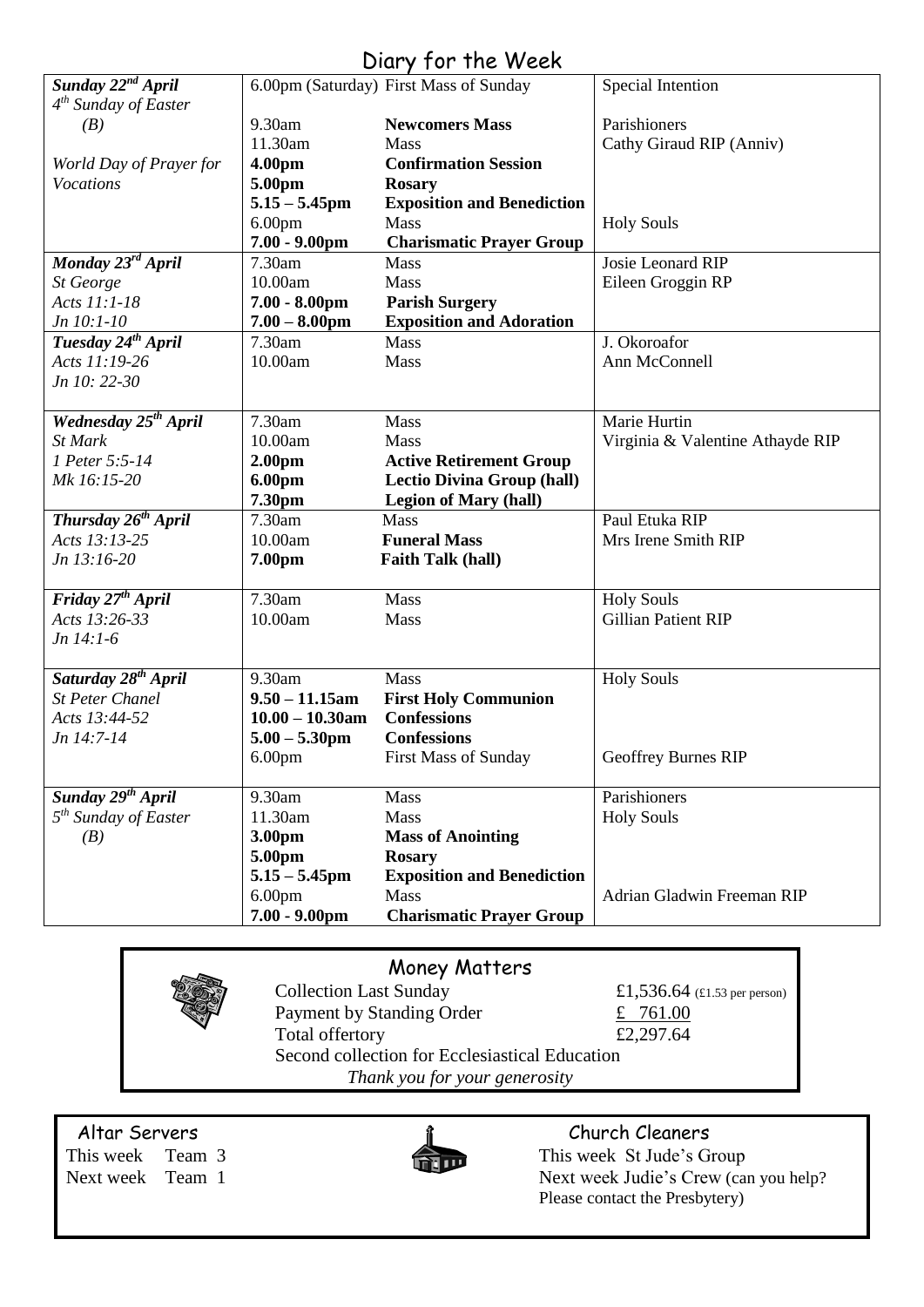# St. Andrew's Parish Notices

## **NEW PARISHIONERS – NEWSCOMERS MASS**

If you have moved into the parish in the last 12 months, you are invited to our Newcomers Mass today, Sunday 22<sup>nd</sup> April at 9.30am, followed by an informal get together in our hall afterwards. It will be an opportunity to meet with members of the Parish Council and Pastoral team so we can welcome you and hopefully help you find out a bit more about the Parish.

### **SECOND COLLECTION THIS WEEKEND**

The second collection is for Ecclesiastical Education. This collection helps to meet the costs of training students for the permanent diaconate and students for the priesthood. It also supports certain forms of ongoing formation of the clergy.

#### **MASS OF ANOINTING**

We will be having a Mass of Anointing for the sick on Sunday 29<sup>th</sup> April at 3.00pm. It is an occasion to pray for those who are sick and all who care for them. There is an opportunity for those who are sick to receive the Sacrament of the sick and for all of us to pray for God's healing in our lives. If anyone has difficulty travelling to the Mass and needs a lift, please contact the Presbytery.

#### **THANK YOU: MARY'S MEALS**

Mary's Meals would like to thank everyone who brought in their unwanted clothing last weekend. They have already written to say that they have raised £460 from our unwanted clothes, you have helped to feed at least 33 children every day for a year! Thank you again.

#### **HYMN BOOKS**

We now have our new hymn books available. When you open your hymn book, please pray for the person whose name the book has been dedicated to. Please remember that the hymn book must remain in the Church and cannot be removed.

## **ALTAR SERVERS DAY OUT: BANK HOLIDAY MONDAY 7TH MAY**

Please meet outside the Church, the coach will leave St Andrew's at 8.00am and return approximately 6.00pm. There are still some places available, cost is £15 which can be made on the day.

#### **LENTEN FAITH TALK**

The sessions on the DVD course "Catholicism" presented by Robert Barron continues on Thursdays 26<sup>th</sup> April and 10<sup>th</sup> and 17<sup>th</sup> May. The next session is titled " The Fire of His Love: Prayer and the Life of the Spirit". Sessions will commence at 7.30pm in the hall, which will be open at 7.00pm. Teas and coffees available before the session begins.

#### **MISSIO RED BOX COLLECTIONS**

There will be a collection of all monies on the weekend of the 28<sup>th</sup> April. Please can all red box holders bring their boxes to be emptied before the Mass. If you are unable to attend Mass on that weekend, please contact Savio on 07902 933534.

#### **MASS FOR FEAST OF OUR LADY OF AFRICA**

Please put in your diaries that we are celebrating a Mass for the Feast of our Lady of Africa on Monday 30<sup>th</sup> April at 7.00pm followed by a light reception in the hall. More details to follow.

#### **CAFOD**

Please remember that donations to CAFOD until  $12<sup>th</sup>$  May will be doubled by the UK Government. CAFOD have planned a £5 million programme to combat malnutrition - and hope to be able to reach